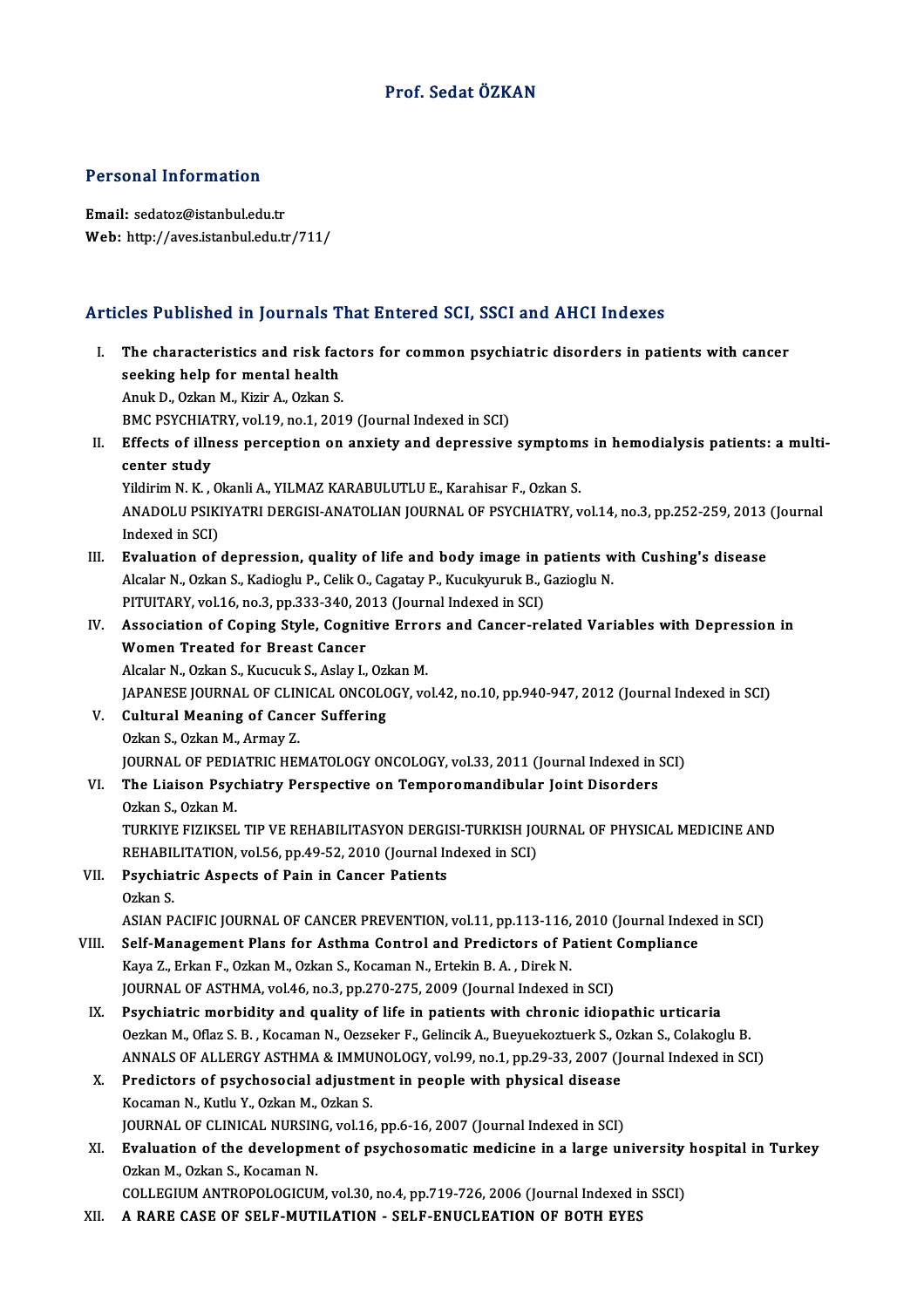YUCEL B., Özkan S. YUCEL B., Özkan S.<br>GENERAL HOSPITAL PSYCHIATRY, vol.17, no.4, pp.310-311, 1995 (Journal Indexed in SCI)<br>A composison of body image, self esteem and easiel supposs in total mastestemy

YUCEL B., Özkan S.<br>GENERAL HOSPITAL PSYCHIATRY, vol.17, no.4, pp.310-311, 1995 (Journal Indexed in SCI)<br>XIII. A comparison of body image, self-esteem and social supporr in total mastectomy and breast-<br>conserving thereous i GENERAL HOSPITAL PSYCHIATRY, vol.17, not comparison of body image, self-ested<br>conserving therapy in Turkish women XIII. A comparison of body image, self-esteem and social supporr in total mastectomy and breast-<br>conserving therapy in Turkish women<br>Alçalar A.N., Aydıner A., Özkan S. Supportive Care In Cancer, vol.2, pp.238-241, 1994 (Journal Indexed in SCI Expanded)

# Articles Published in Other Journals

rticles Published in Other Journals<br>I. PSYCHOLOGICAL REACTIONS TO SURGICAL TREATMENT IN BREAST CANCER MOST ABHBHOATH<br>PSYCHOLOGICAL I<br>ÖZKAN S., Alcalar N.<br>JOUPMAL OF PREAS PSYCHOLOGICAL REACTIONS TO SURGICAL TREATMENT IN BREAST CANCE<br>ÖZKAN S., Alcalar N.<br>JOURNAL OF BREAST HEALTH, vol.5, no.2, pp.60-64, 2009 (Journal Indexed in ESCI)<br>Sigman Indunlanda 5000 yamo sandromu (Night eating sundromo ÖZKAN S., Alcalar N.<br>JOURNAL OF BREAST HEALTH, vol.5, no.2, pp.60-64, 2009 (Journal Indexed<br>II. Sişman kadınlarda gece yeme sendromu (Night-eating syndrome).<br>Karangağlu B. Örbey N. SEZCİN A. H. ÖZKAN S. Orben V. JOURNAL OF BREAST HEALTH, vol.5, no.2, pp.60-64, 2009<br>Şişman kadınlarda gece yeme sendromu (Night-eati<br>Kazancıoğlu R., Özbey N., SEZGİN A. U. , ÖZKAN S., Orhan Y.<br>İstanbul Tın Falültesi Mesmuası vol.62 no.1, nn.40,42, 199 II. Şişman kadınlarda gece yeme sendromu (Night-eating syndrome).<br>Kazancıoğlu R., Özbey N., SEZGİN A. U. , ÖZKAN S., Orhan Y.<br>İstanbul Tıp Fakültesi Mecmuası, vol.62, no.1, pp.40-43, 1999 (National Refreed University Journ

# III. The attitudes of a group of medical doctors towards the dying patient Özkan M., Özkan S., Baral Kulaksızoğlu M. I., Alçalar A. N. Psikiyatri Psikoloji Psikofarmakoloji (3P) Dergisi, vol.6, no.3, pp.34-58, 1998 (Other Refereed National Journals)

# Books&Book Chapters

ooks & Book Chapters<br>I. Palyatif Bakım Ünitelerinde Kötü Haber Verme.<br>Öskan S. Alsalar A.N. to & Doort Grupes<br>Palyatif Bakım Ünit<br>Özkan S., Alçalar A. N. Özkan S., Alçalar A. N.<br>in: Palyatif Bakım ve Tıp, Adem Akçakaya, Editor, İstanbul Tıp Kitabevleri, İstanbul, pp.609-615, 2019

# Refereed Congress / Symposium Publications in Proceedings

- I. Meme kanserli kadın hastalarda hastalık algısı ile depresyon ilişkisi Neme kanserli kadın hastalarda hastalık algısı ile depres<br>Oflaz S., Kocamasn N., Anuk D., Yaci Ö., Özkan S., Şen F., Güveli M.<br>10 Ulusal Konsültasyon Liveren Bailtiyatrisi ve Bailtesematik Tın 10.Ulusal Konsültasyon Liyezon Psikiyatrisi ve Psikosomatik Tıp Kongresi, Erzurum, Turkey, 28 - 30 October 2010,<br>pp.79 Oflaz S<br>10.Ulu<br>pp.79<br>Unaks 10.Ulusal Konsültasyon Liyezon Psikiyatrisi ve Psikosomatik Tıp Kongresi, Erzurum, Turkey, 28 - 30 0<br>pp.79<br>II. Jinekolojik ve meme kanserli hastaların hastalık algısı, anksiyete ve depresyon açısından<br>karsılastırılması
- pp.79<br>Jinekolojik ve me<br>karşılaştırılması<br>Örkan S. Kosaman Jinekolojik ve meme kanserli hastaların hastalık algısı, an<br>karşılaştırılması<br>Özkan S., Kocaman Y N., Oflaz S., Anuk D., Yaci Ö., Guveli M., Şen F.<br>10 Ulusal Konsültasyon Liveren Belkiyatrisi ve Belkesematik T.n k

karşılaştırılması<br>Özkan S., Kocaman Y N., Oflaz S., Anuk D., Yaci Ö., Guveli M., Şen F.<br>10.Ulusal Konsültasyon Liyezon Psikiyatrisi ve Psikosomatik Tıp Kongresi, Erzurum, Turkey, 28 - 30 October 2010,<br>nn 79 Özkan<br>10 Ulu<br>pp.79<br>Bayeb pp.79<br>III. Psychiatric Morbidity in Chronic Urticaria Patients

pp.79<br><mark>Psychiatric Morbidity in Chronic Urticaria Patients</mark><br>ÖZKAN M., OFLAZ S., Kocaman N., ÖZKAN S., GELİNCİK A., Özşeker F., BÜYÜKÖZTÜRK S., ÇOLAKOĞLU B.<br>XXV. Congress ef The European Asademy ef Allerselegy and Clinisel Psychiatric Morbidity in Chronic Urticaria Patients<br>ÖZKAN M., OFLAZ S., Kocaman N., ÖZKAN S., GELİNCİK A., Özşeker F., BÜYÜKÖZTÜRK S., ÇOLAKOĞLU B.<br>XXV. Congress of The European Academy of Allergology and Clinical Immunolo ÖZKAN M., OF<br>XXV. Congress<br>2006, pp.398<br>Quality of Li XXV. Congress of The European Academy of Allergology and Clinical Immunology, Viyana, Austria, 10 - 14 June<br>2006, pp.398<br>IV. Quality of Life in The Patients With Chronic Urticaria

Özşeker F.,BÜYÜKÖZTÜRKS.,ÖZKANM.,KocamanN.,OFLAZ S.,GELİNCİKA.,ÖZKANS.,DALB.M. XXV. Congress of The European Academy of Allergology and Clinical Immunology,, Viyana, Austria, 10 - 14 June 2006,pp.397

V. Kronik Ürtikerli Olgularda Psikiyatrik Morbidite

ÖZKAN M., OFLAZ S., Kocaman N., ÖZKAN S., BÜYÜKÖZTÜRK S., Özşeker F., GELİNCİK A. XIII. Ulusal Allerji ve Klinik İmmünoloji Kongresi, İzmir, Turkey, 27 September - 01 October 2005, pp.43

VI. The development of CLP nursingmodel in patients with adjustment difficulties to physical diseases